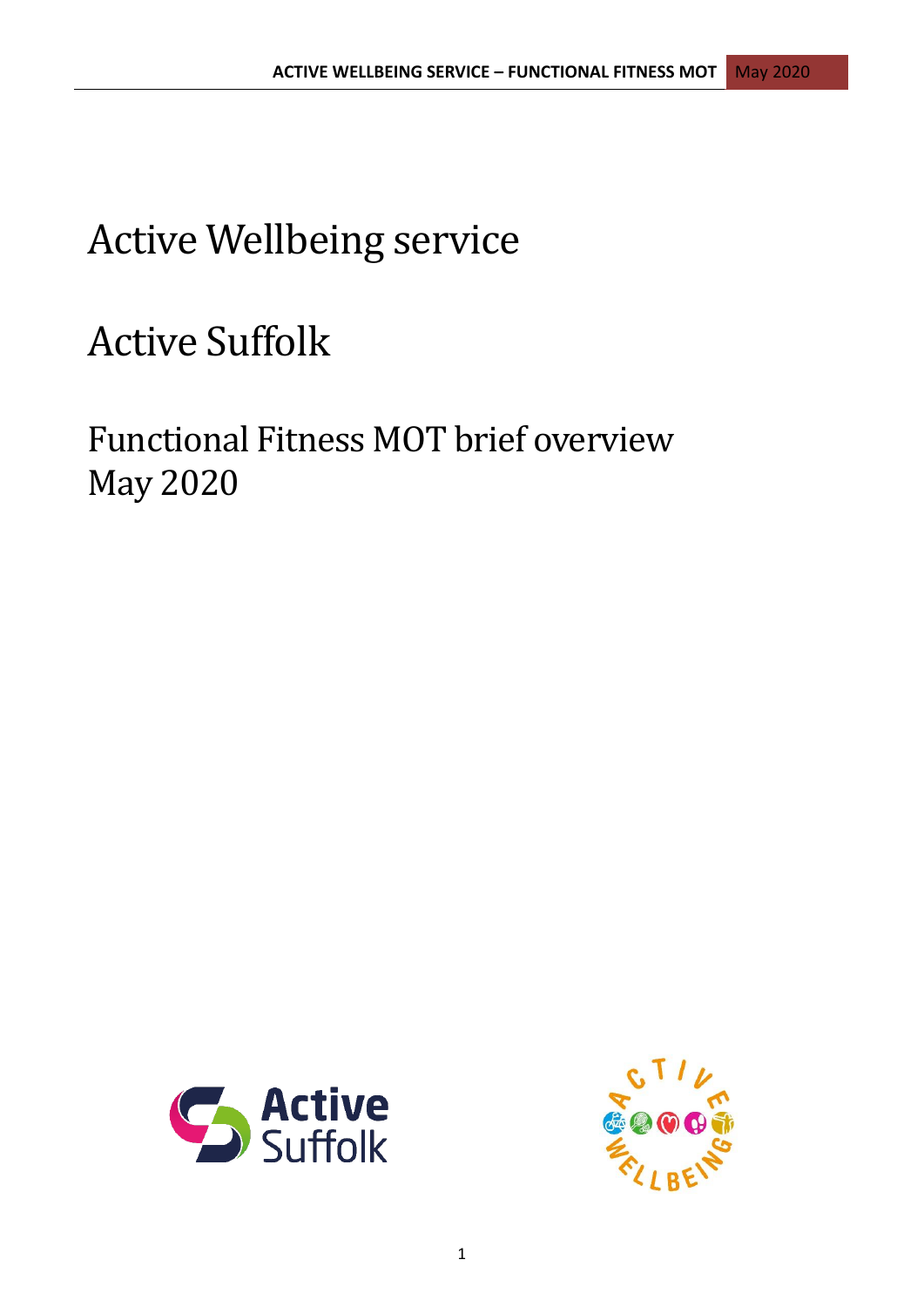#### **1. Introduction**

This report provides an overview of the previous 24 months of the Active Wellbeing Service delivery, including the impact of the intervention service and key stats from the Functional Fitness MOT (FFMOT) testing.

The content of this report includes progress of the Active Wellbeing service between June 2018 and May 2020.

#### **2. Overview**

The Babergh and Mid Suffolk project is a three year project between Babergh and Mid Suffolk District Councils and our Active Wellbeing service; a service that supports older adults who are physically inactive to become more active.

Over the three years, our Active Wellbeing service will be working closely with separate surgeries in each district to support patients to improve their physical activity levels. The locations we will be working in include: Fressingfield & Stradbroke, Long Melford & Lavenham, Bildeston, Debenham, East Bergholt & Capel St Mary, Eye, Glemsford & Holbrook & Shotley.

With the support of one of our Physical Activity Advisors, clients will be able to discuss their motivations to get active, different options that are available locally to them and overcome any barriers, issues or concerns they might have. The service is focused on the individual, and the Advisor will support clients through consultations, phone calls and on-going reviews to provide support, motivation, advice as well as inviting them to complete a FFMOT.

Clients will be signposted to local physical activity opportunities which have been checked by our team to ensure they are safe and appropriate. These range from health walks to gentle exercise classes, falls prevention, Fit Villages projects and even adapted sports. Our Advisors will help people to find the right option for them, taking into account their interests, location, transport issues, any additional needs, budget and other concerns.

We will be working closely with the local GP Surgeries to help identify any patients that need our support. We also want to celebrate and link to the great work already taking place within the communities of Babergh and Mid Suffolk as well as support the development of any new activities where local people feel that they are needed and would benefit from to help older people to become and stay physically active.

#### **3. Progress against FFMOT test objectives**

Please find below the table to show progress against the specific service objectives.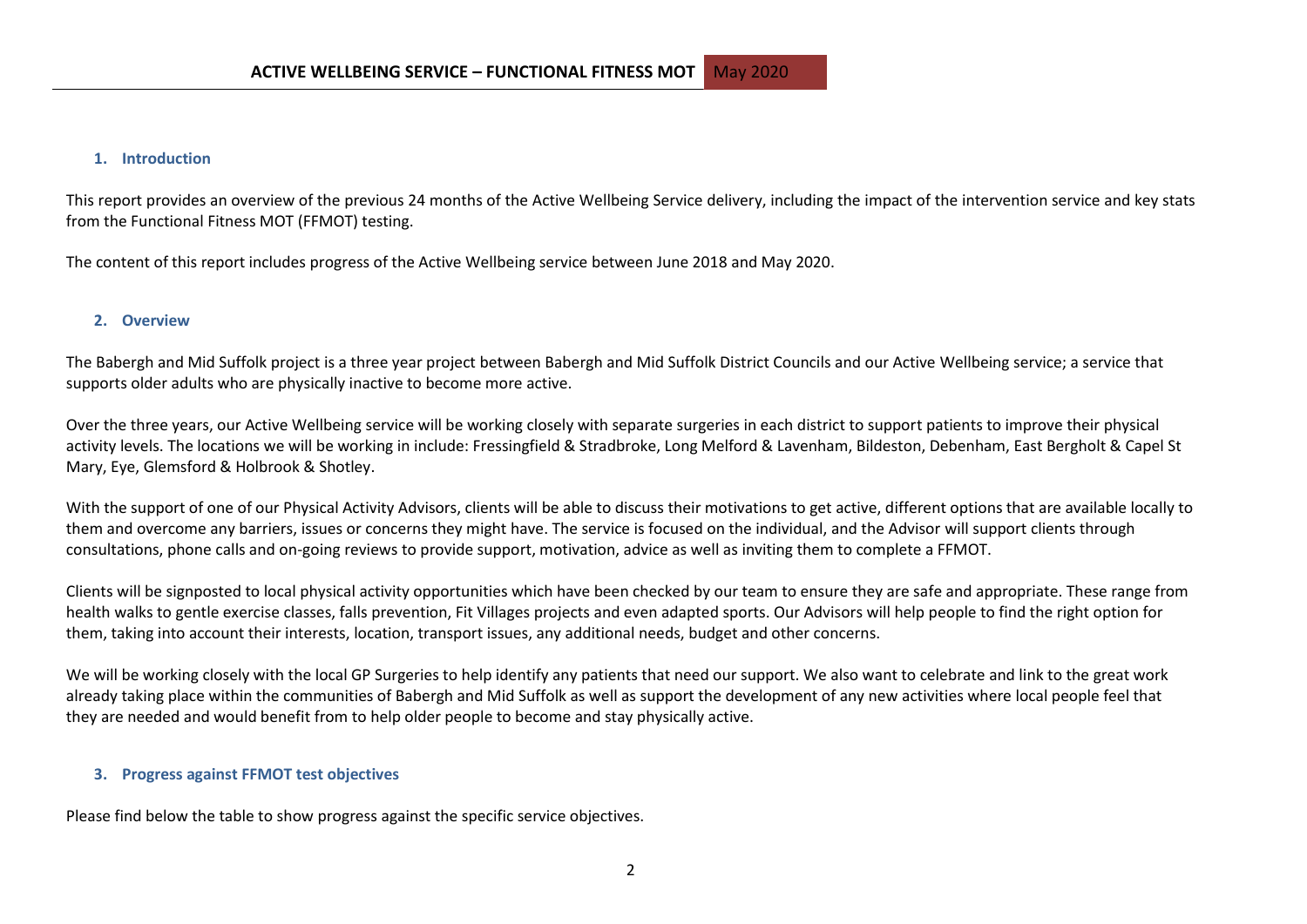| <b>Objective</b><br>Detail the project's objectives                                                           | <b>Measurement</b><br>How will you measure success                                                                                                                                                               | <b>Progress</b>                                                                                                                                                                                                                                                                                                                                                                                                                                                                                                                                                                                                                                                |
|---------------------------------------------------------------------------------------------------------------|------------------------------------------------------------------------------------------------------------------------------------------------------------------------------------------------------------------|----------------------------------------------------------------------------------------------------------------------------------------------------------------------------------------------------------------------------------------------------------------------------------------------------------------------------------------------------------------------------------------------------------------------------------------------------------------------------------------------------------------------------------------------------------------------------------------------------------------------------------------------------------------|
| Engage and deliver a behaviour<br>change intervention for inactive,<br>older people<br>Deliver FFMOT testing. | 20% of inactive people engaged with the intervention service<br>and on the pathway to becoming more physically active.<br>Evaluation reports to demonstrate impact.<br>* Also quantified via Active Lives Survey | <b>FFMOT testing:</b><br>25 <sup>th</sup> September 2018 - 22 attendees<br>$31st$ October 2018 - 18 attendees<br>$18th$ December 2018 – 12 attendees<br>$31st$ January 2019 – 12 attendees<br>$14th$ February 2019 – 20 attendees<br>$12^{th}$ March 2019 - 10 attendees<br>$22nd$ March 2019 - 28 attendees<br>$26th$ April 2019 – 8 attendees<br>$23^{rd}$ July 2019 - 18 attendees<br>$15th$ October - 14 attendees<br>22 <sup>nd</sup> October 2019 - 11 attendees<br>$21st$ January 2020 - 38 attendees<br>$27th$ January 2020 – 8 attendees<br>$28th$ January 2020 - 3 attendees<br>$21^{st}$ April 2020 – postponed<br>$23^{rd}$ April 2020 – postponed |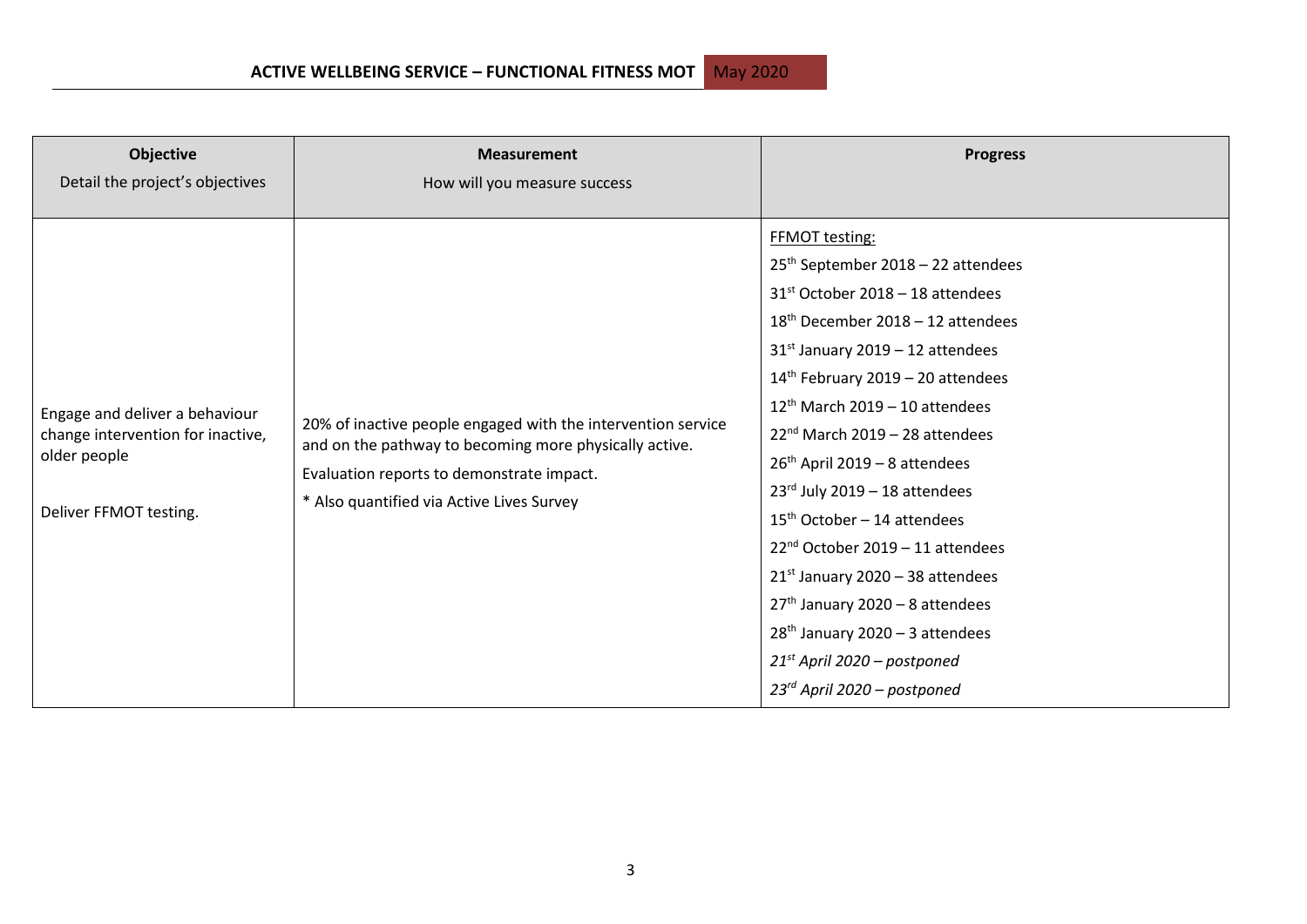## **4. Client engagement / profile:**



The following table provide information on the number of clients attending the FFMOT

## **Total attendees: 222 Average number attendees per session: 16**

The following tables show the information from the clients who accessed the service. Please not, that this data reflects all areas of the service, and not just the FFMOT.

| <b>Age Range</b> | <b>Total</b> | %      |
|------------------|--------------|--------|
| 18-24            |              | 0%     |
| 25-39            |              | 1%     |
| 40-54            | 16           | 6%     |
| $55 - 64$        | 58           | 21%    |
| $65+$            | 198          | 72%    |
| <b>Total</b>     | 275          | 100.0% |

| <b>Age Range</b>                                                                             | %   |
|----------------------------------------------------------------------------------------------|-----|
| I am not in employment (e.g. retired, retired for health reasons, unemployed, fulltime       |     |
| carer etc                                                                                    |     |
| I spend most of my time at work sitting (e.g. such as an office)                             | 11% |
| I spend most of my time at work standing or walking. However, my work does not require       | 7%  |
| much intense physical effort (e.g. shop assistant, hairdresser, security guard, childminder, |     |
| $etc.$ )                                                                                     |     |
| My work involves definite physical effort including handling of heavy objects and use of     | 4%  |
| tools (e.g. plumber, electrician, carpenter, cleaner, hospital nurse, gardener, postal       |     |
| delivery workers etc.)                                                                       |     |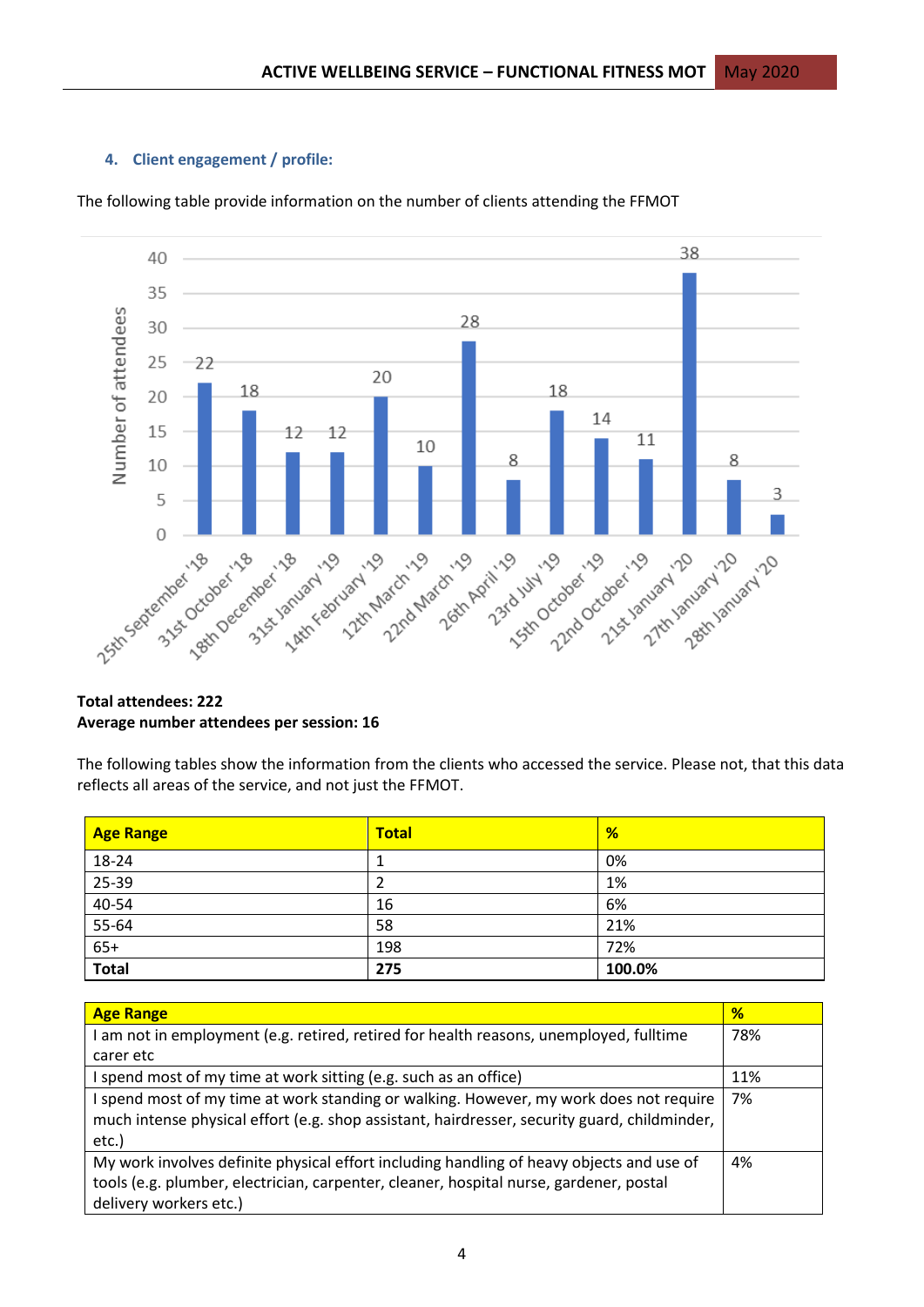| My work involves vigorous physical activity including handling of very heavy objects (e.g. |        |
|--------------------------------------------------------------------------------------------|--------|
| scaffolder, construction worker, refuse collector, etc.)                                   |        |
| <b>Total</b>                                                                               | 100.0% |

\*Not all clients provide their age and employment hence the discrepancy.

The average age of clients accessing the service is 62 years old.

| <b>ACTIVE WELLBEING SCALE</b>            |     |  |
|------------------------------------------|-----|--|
| BMI (30+)                                | 30% |  |
| Male                                     | 26% |  |
| Female                                   | 74% |  |
| Smoke (yes)                              | 6%  |  |
| Less than 14 units of alcohol each week? | 82% |  |

### **5. Three month reviews**

The following tables show the physical activity levels and whether there has been any changes to mental wellbeing scores of our clients at the 3 month stage.

| <b>Moderate physical activity minutes a week</b> | <b>Total</b> |
|--------------------------------------------------|--------------|
| At least 60 minutes                              | 75%          |
| At least 150 minutes                             | 49%          |

| Warwick-Edinburgh Mental Well-being Scale* changes at three months | <b>Total</b> |
|--------------------------------------------------------------------|--------------|
| % of clients whose wellbeing improved                              | 76%          |

*The SWEMWBS is a short version of the Warwick–Edinburgh Mental Well-being Scale (WEMWBS).The WEMWBS was developed to enable the monitoring of mental wellbeing in the general population and the evaluation of projects, programmes and policies which aim to improve mental wellbeing. The SWEMWBS uses seven of the WEMWBS's 14 statements about thoughts and feelings. The seven statements are positively worded with five response categories from 'none of the time' to 'all of the time'.*

#### **6. Case studies**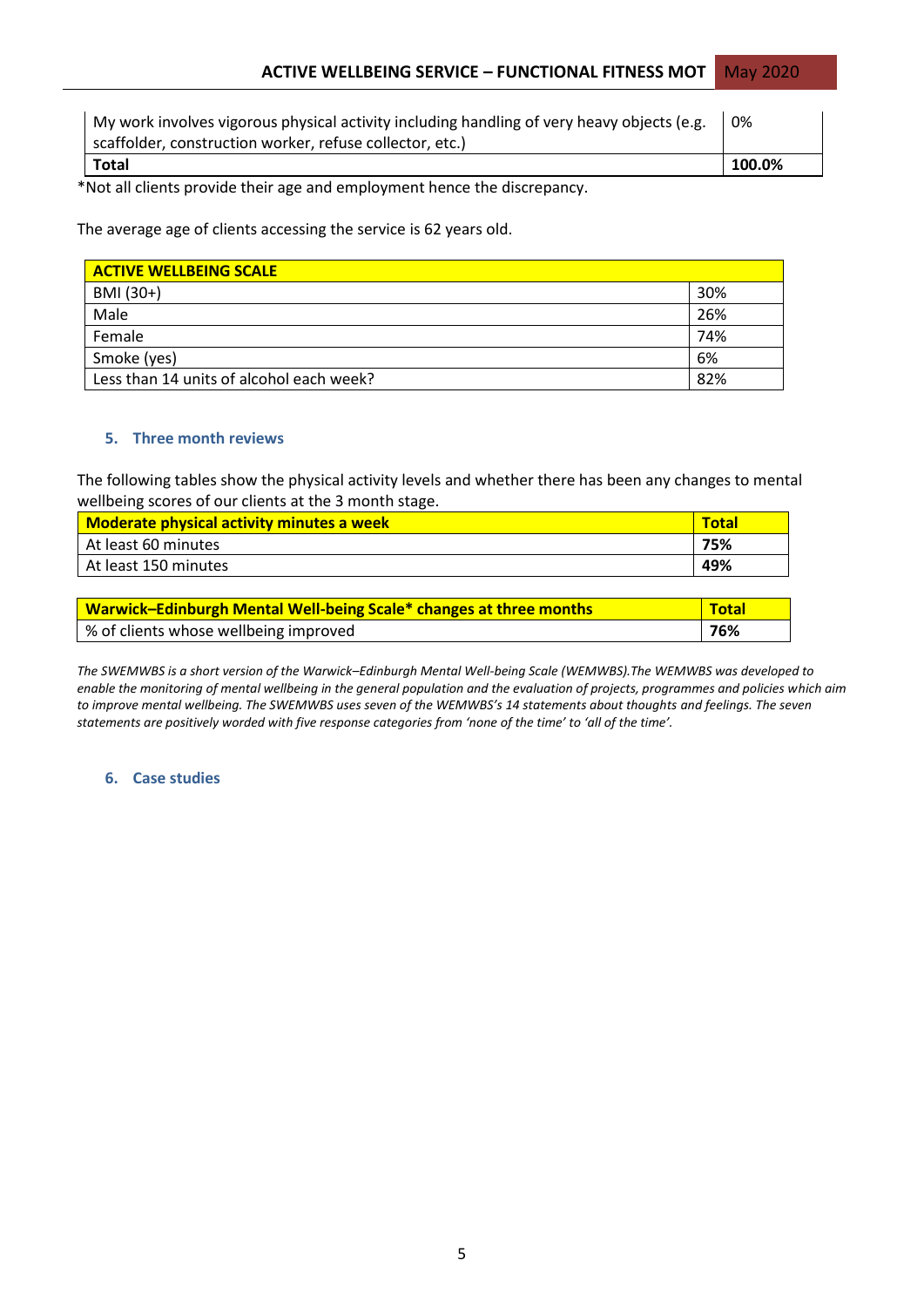



"I'm really glad I came along to the fitness MOT session in Capel St Mary.

I have benefited because I now know what my weaknesses are but I also learnt what I was quite good at.

I'm 82 but I want to keep as active as I can and this has been brilliant."



"I'm so glad I came along to the Fitness MOT session, provided by the Active Wellbeing team from Active Suffolk. I have found out how unfit I am but it has motivated me to keep monitoring myself, where hopefully I will see improvements.

I have an active background and I still ride horses, but at one time I could run a mile in 5 minutes and I was very fit. As you get older I think it's important to monitor your health and make improvements and this project helps you to do that!"